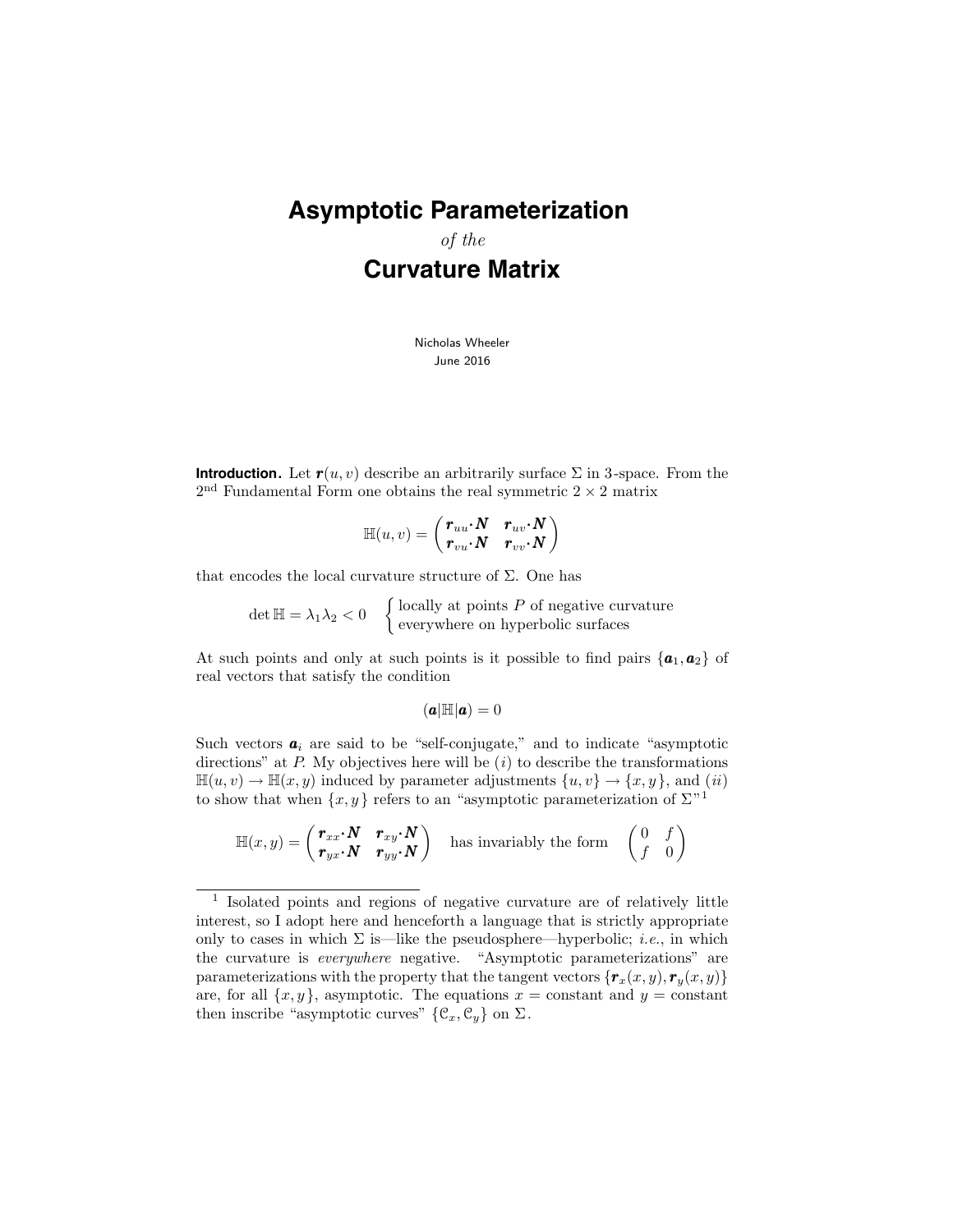**Response of** H **to parameter transformations.** We look by way of preparation to the relatively simpler problem posed by the reparameterization of

$$
\mathbb{G}(u,v) = \begin{pmatrix} \boldsymbol{r}_u \boldsymbol{\cdot} \boldsymbol{r}_u & \boldsymbol{r}_u \boldsymbol{\cdot} \boldsymbol{r}_v \\ \boldsymbol{r}_v \boldsymbol{\cdot} \boldsymbol{r}_u & \boldsymbol{r}_v \boldsymbol{\cdot} \boldsymbol{r}_v \end{pmatrix}
$$

which derives from the 1<sup>st</sup> Fundamental Form and encodes the local metric structure of  $\Sigma$ . From

$$
\begin{aligned} \boldsymbol{r}_x &= \boldsymbol{r}_u u_x + \boldsymbol{r}_v v_x \\ \boldsymbol{r}_y &= \boldsymbol{r}_u u_y + \boldsymbol{r}_v v_y \end{aligned}
$$

it follows by Mathematica-assisted quick calculation that

$$
\begin{pmatrix} \boldsymbol{r}_x \boldsymbol{\cdot} \boldsymbol{r}_x & \boldsymbol{r}_x \boldsymbol{\cdot} \boldsymbol{r}_y \\ \boldsymbol{r}_y \boldsymbol{\cdot} \boldsymbol{r}_x & \boldsymbol{r}_y \boldsymbol{\cdot} \boldsymbol{r}_y \end{pmatrix} = \begin{pmatrix} u_x & v_x \\ u_y & v_y \end{pmatrix} \begin{pmatrix} \boldsymbol{r}_u \boldsymbol{\cdot} \boldsymbol{r}_u & \boldsymbol{r}_u \boldsymbol{\cdot} \boldsymbol{r}_v \\ \boldsymbol{r}_v \boldsymbol{\cdot} \boldsymbol{r}_u & \boldsymbol{r}_v \boldsymbol{\cdot} \boldsymbol{r}_v \end{pmatrix} \begin{pmatrix} u_x & u_y \\ v_x & v_y \end{pmatrix}
$$

which is to say:

$$
\mathbb{G}(x,y) = \mathbb{J}^{\mathsf{T}}\mathbb{G}(u,v) \mathbb{J}\Big|_{u \to u(x,y), v \to v(x,y)}
$$
(1.1)

where  $\mathbb J$  is the transformation matrix of the non-singular transformation

$$
\{u, v\} \longrightarrow \{x, y\} \quad : \quad \det \mathbb{J} = u_x v_y - u_y v_x \neq 0
$$

of which the determinant is the Jacobian. Note that (1) preserves symmetry, but preserves trace/determinant/spectrum only when  $\mathbb{J}$  is rotational:  $\mathbb{J}^{\top} = \mathbb{J}^{-1}$ .

Look now to the reparameterization of H. From

$$
\begin{aligned} \boldsymbol{r}_{xx} &= (\boldsymbol{r}_{uu}u_x + \boldsymbol{r}_{uv}v_x)u_x + (\boldsymbol{r}_{vu}u_x + \boldsymbol{r}_{vv}v_x)v_x + \boldsymbol{r}_uu_{xx} + \boldsymbol{r}_vv_{xx} \\ \boldsymbol{r}_{xy} &= (\boldsymbol{r}_{uu}u_y + \boldsymbol{r}_{uv}v_y)u_x + (\boldsymbol{r}_{vu}u_y + \boldsymbol{r}_{vv}v_y)v_x + \boldsymbol{r}_uu_{xy} + \boldsymbol{r}_vv_{xy} \\ \boldsymbol{r}_{yy} &= (\boldsymbol{r}_{uu}u_y + \boldsymbol{r}_{uv}v_y)u_y + (\boldsymbol{r}_{vu}u_y + \boldsymbol{r}_{vv}v_y)v_y + \boldsymbol{r}_uu_{yy} + \boldsymbol{r}_vv_{yy} \end{aligned}
$$

we have

$$
\begin{pmatrix} \boldsymbol{r}_{xx} & \boldsymbol{r}_{xy} \\ \boldsymbol{r}_{xy} & \boldsymbol{r}_{yy} \end{pmatrix} = \mathbb{J}^{\mathsf{T}} \begin{pmatrix} \boldsymbol{r}_{uu} & \boldsymbol{r}_{uv} \\ \boldsymbol{r}_{uv} & \boldsymbol{r}_{vv} \end{pmatrix} \mathbb{J} + \boldsymbol{r}_{u} \begin{pmatrix} u_{xx} & u_{xy} \\ u_{xy} & u_{yy} \end{pmatrix} + \boldsymbol{r}_{v} \begin{pmatrix} v_{xx} & v_{xy} \\ v_{xy} & v_{yy} \end{pmatrix}
$$

The tangent vectors  $r_u$  and  $r_v$  are orthogonal to the normal vector  $N$ , so the second and third terms in the preceding equation vanish when dotted into  $N$ . We are left with

$$
\begin{pmatrix} \bm{r}_{xx} {\boldsymbol{\cdot}} \bm{N} & \bm{r}_{xy} {\boldsymbol{\cdot}} \bm{N} \\ \bm{r}_{xy} {\boldsymbol{\cdot}} \bm{N} & \bm{r}_{yy} {\boldsymbol{\cdot}} \bm{N} \end{pmatrix} = \mathbb{J}^\intercal \begin{pmatrix} \bm{r}_{uu} {\boldsymbol{\cdot}} \bm{N} & \bm{r}_{uv} {\boldsymbol{\cdot}} \bm{N} \\ \bm{r}_{uv} {\boldsymbol{\cdot}} \bm{N} & \bm{r}_{vv} {\boldsymbol{\cdot}} \bm{N} \end{pmatrix} \mathbb{J}
$$

or

$$
\mathbb{H}(x,y) = \mathbb{J}^{\mathsf{T}}\mathbb{H}(u,v) \mathbb{J}\Big|_{u \to u(x,y), v \to v(x,y)}
$$
(1.2)

Equation (1.1) is no surprise; it states simply that the elements of the metric matrix  $\mathbb G$  transform as a covariant tensor of second rank. Equation (1.2)—which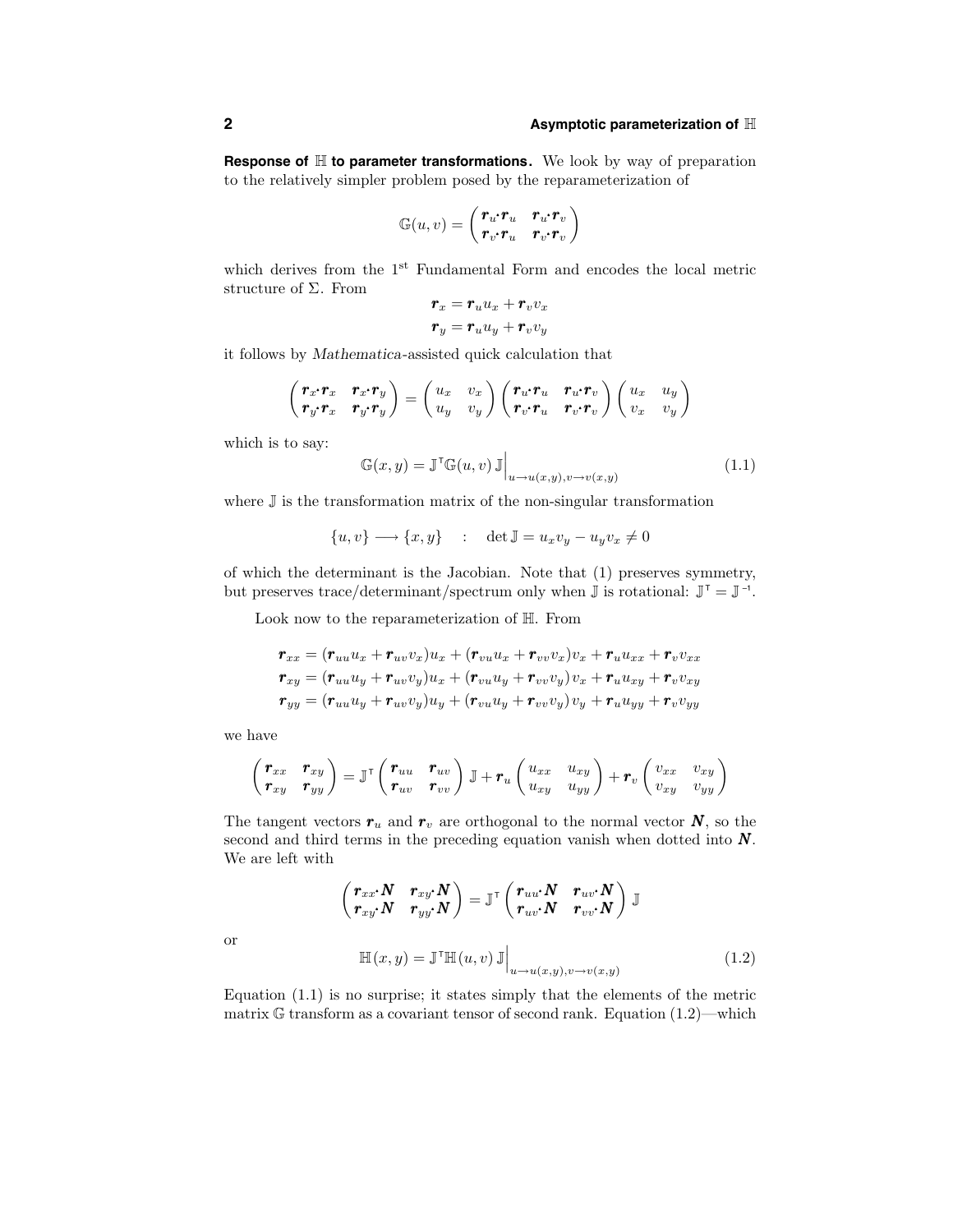## **Response of** H **to parameter transformations 3**

says that so also do the elements of the H-matrix—is, on the other hand, a bit of a surprise, since it hinges on the fortuitous vanishing of terms that involve the second derivatives of  $u(x, y)$  and  $v(x, y)$ .<sup>2</sup> From (1.1) and (1.2) follows the coordinate-independence of the Gaussian curvature:

$$
K = \frac{\det \mathbb{H}(x, y)}{\det \mathbb{G}(x, y)} = \frac{\det \mathbb{H}(u, v)}{\det \mathbb{G}(u, v)}
$$

**Inverse problem: the matrices with respect to which a given pair of vectors are asymptotic.** It is in service of clarity that I approach the issue before us backwards. Let

$$
\boldsymbol{e}_1 = \begin{pmatrix} 1 \\ 0 \end{pmatrix}, \quad \boldsymbol{e}_2 = \begin{pmatrix} 0 \\ 1 \end{pmatrix}, \quad \mathbb{W} = \begin{pmatrix} p & q \\ r & s \end{pmatrix}
$$

Clearly,  $e_1$  and  $e_2$  are asymptotic to W<sup>3</sup>

$$
(\mathbf{e}_1|\mathbb{W}|\mathbf{e}_1) = (\mathbf{e}_2|\mathbb{W}|\mathbf{e}_2) = 0 \text{ if and only if } p = s = 0
$$

Restricting our attention henceforth of symmetric matrices, we have therefore the trivial statements

$$
\begin{array}{ll}\n\left(\mathbf{e}_1|\mathbb{Q}|\mathbf{e}_1\right) = 0 \\
\left(\mathbf{e}_2|\mathbb{Q}|\mathbf{e}_2\right) = 0\n\end{array} ; \quad \mathbb{Q} = \begin{pmatrix} 0 & q \\ q & 0 \end{pmatrix} \tag{2}
$$

Now let

$$
\mathbf{a} = \begin{pmatrix} a_1 \\ a_2 \end{pmatrix}, \quad \mathbf{b} = \begin{pmatrix} b_1 \\ b_2 \end{pmatrix}
$$

be an arbitrary pair of linearly independent vectors (neither orthogonality nor normalization assumed). From them, construct

$$
\mathbb{C} \equiv |||\boldsymbol{a}\rangle, |\boldsymbol{b}\rangle|| = \begin{pmatrix} a_1 & b_1 \\ a_2 & b_2 \end{pmatrix}
$$
 (3.1)

 $(e_1|\mathbb{C}^{\top} = (a|$  $(e_2|\mathbb{C}^{\mathsf{T}}=({\boldsymbol{b}}))$ 

Immediately

| and inversely |  |
|---------------|--|

$$
|\mathbf{e}_1\rangle = \mathbb{D}|\mathbf{a}\rangle \qquad (\mathbf{e}_1| = (\mathbf{a}|\mathbb{D}^\top)\\ |\mathbf{e}_2\rangle = \mathbb{D}|\mathbf{b}\rangle \qquad (\mathbf{e}_2| = (\mathbf{b}|\mathbb{D}^\top)
$$

 $\mathbb{C}|\boldsymbol{e}_1) = |\boldsymbol{a}|$  $\mathbb{C}|\boldsymbol{e}_2) = |\boldsymbol{b}|$ 

where

$$
\mathbb{D} = \mathbb{C}^{-1} = \frac{1}{a_1 b_2 - a_2 b_1} \begin{pmatrix} b_2 & -b_1 \\ -a_2 & a_1 \end{pmatrix} \equiv \begin{pmatrix} A_1 & A_2 \\ B_1 & B_2 \end{pmatrix} = \begin{vmatrix} \vert \mathbf{A} \vert \\ \vert \mathbf{B} \vert \end{vmatrix} \tag{3.2}
$$

So (2) becomes

$$
(\mathbf{a}|\mathbb{M}|\mathbf{a}) = (\mathbf{b}|\mathbb{M}|\mathbf{b}) = 0 \tag{4.1}
$$

<sup>&</sup>lt;sup>2</sup> It is the management of such terms that in other contexts motivates the definition of the covariant derivative.

<sup>&</sup>lt;sup>3</sup> I adopt here and henceforth a variant of Dirac notation, writing **x** else |x) to signify column vectors,  $x^{\dagger}$  else  $(x | \text{ to signify their row-vector transposes.})$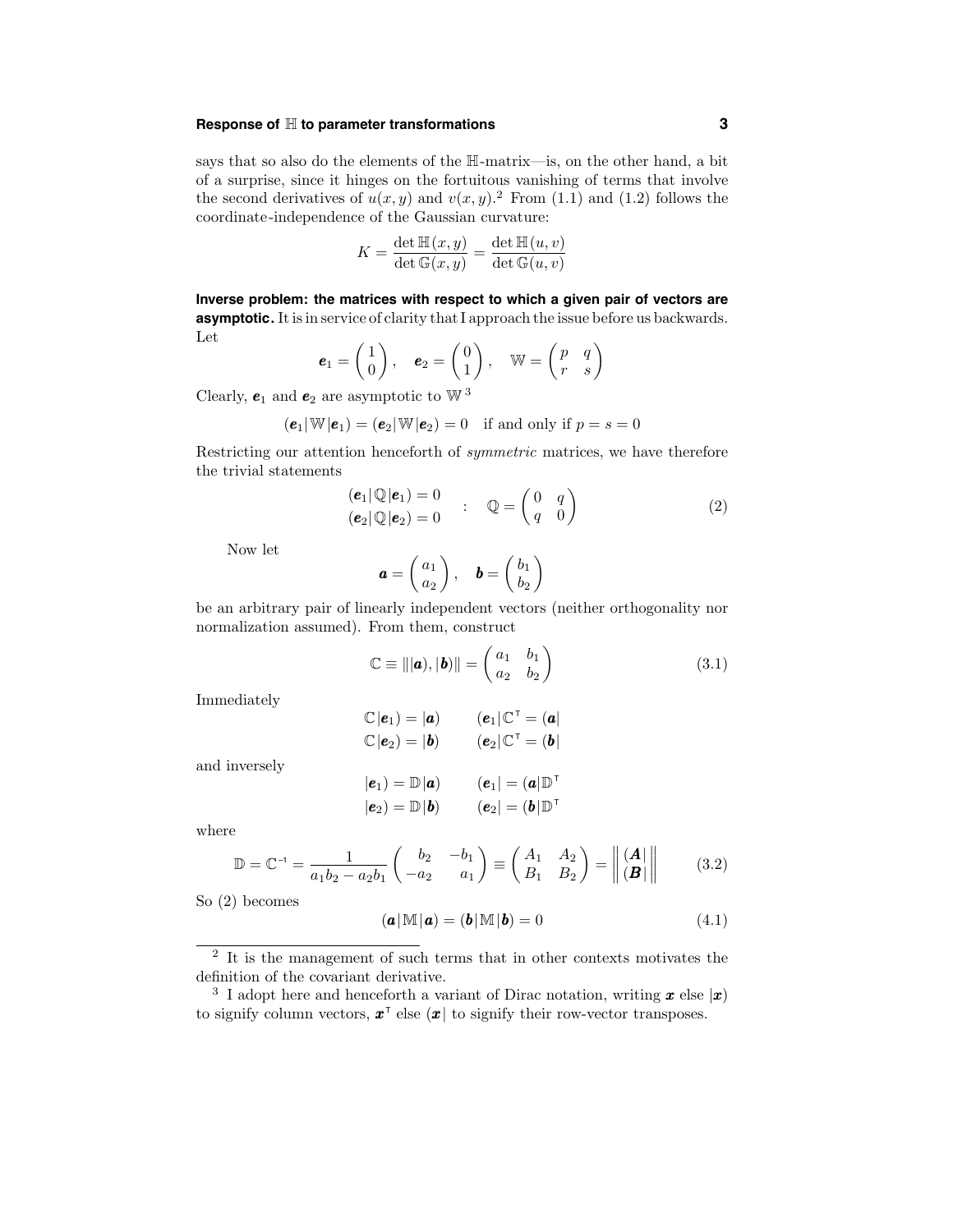### **4 Asymptotic parameterization of** H

with $4$ 

$$
\mathbb{M} \equiv \mathbb{D}^{\mathsf{T}} \mathbb{Q} \mathbb{D} = \frac{q}{(a_1 b_2 - a_2 b_1)^2} \begin{pmatrix} -2a_2 b_2 & a_1 b_2 + a_2 b_2 \\ a_1 b_2 + a_2 b_2 & -2a_1 b_1 \end{pmatrix}
$$
(4.2)

The essential structure of this result is revealed if one assumes (without loss of generality) that the asymptotic vectors are unit vectors, which can be accomplished by writing

$$
|\mathbf{a}) = \begin{pmatrix} \cos \alpha \\ \sin \alpha \end{pmatrix} \qquad |\mathbf{b}) = \begin{pmatrix} \cos \beta \\ \sin \beta \end{pmatrix} \tag{5}
$$

This reduces the number of adjustable parameters from five to three  $(\alpha, \beta, q)$ and brings (4.2) to the form

$$
\mathbb{M} = \frac{q}{\sin^2(\alpha - \beta)} \begin{pmatrix} -2\sin\alpha\sin\beta & \sin(\alpha + \beta) \\ \sin(\alpha + \beta) & -2\cos\alpha\cos\beta \end{pmatrix}
$$
(6.1)

giving

$$
\det \mathbb{M} = -\frac{q^2}{\sin^2(\alpha - \beta)} < 0 \tag{6.2}
$$

$$
\operatorname{tr}\mathbb{M} = -2q \frac{\cos(\alpha - \beta)}{\sin^2(\alpha - \beta)}
$$
(6.3)

$$
\lambda_{\pm} = \frac{1}{2} \left[ \text{tr} \mathbb{M} \pm \sqrt{(\text{tr} \mathbb{M})^2 - 4 \det \mathbb{M}} \right] = -q \, \frac{\cos(\alpha - \beta) \pm 1}{\sin^2(\alpha - \beta)} \tag{6.4}
$$

**Direct problem: from the vectors asymptotic to a given matrix to the asymptotic representation of that matrix.** One has in principle only to trace in reverse the procedure described in the preceding section:

STEP ONE Check that det  $M < 0$ . Construct arbitrarily normalized solutions  $|a|$  and  $|b|$  of  $(x|\mathbb{M}|x) = 0$ .

sTEP TWO Construct

$$
\mathbb{C} = |||a\rangle |b\rangle|| \quad \text{and} \quad \mathbb{D} = \mathbb{C}^{-1} = \left\| \begin{array}{c} (A| \\ (B| \\ \end{array} \right\|
$$

Notice, by the way, that the **a**-basis (with elements  $\{|\boldsymbol{a}|, |\boldsymbol{b}\rangle\}$ ) and the **A**-basis (with elements  $\{|\mathbf{A}\rangle, |\mathbf{B}\rangle\}$ ) are "dual" (the pair are "biorthogonal") in the sense that  $(\mathbf{A}^i|\mathbf{a}_j) = \delta^i{}_j$ .<sup>5</sup>

One is placed thus in position to write

$$
(a|\mathbb{M}|a) = (a|\mathbb{D}^\top \mathbb{C}^\top \mathbb{M} \mathbb{C} \cdot \mathbb{D}|a) = (e_1|\mathbb{Q}|e_1) (b|\mathbb{M}|b) = (b|\mathbb{D}^\top \mathbb{C}^\top \mathbb{M} \mathbb{C} \cdot \mathbb{D}|b) = (e_2|\mathbb{Q}|e_2)
$$

<sup>4</sup> Accuracy check: ask Mathematica to solve  $(\boldsymbol{x}|\mathbb{M}|\boldsymbol{x}) = 0$  with  $(\boldsymbol{x}| = (x_1, x_2),$ 

get  $x_1 = a_1x_2/a_2$ ,  $x_1 = b_1x_2/b_2$ ; *i.e.*,  $\mathbf{x} \sim \mathbf{a}$  else  $\mathbf{x} \sim \mathbf{b}$ .<br><sup>5</sup> See "Biorthogonality–revisited" (June, 2016).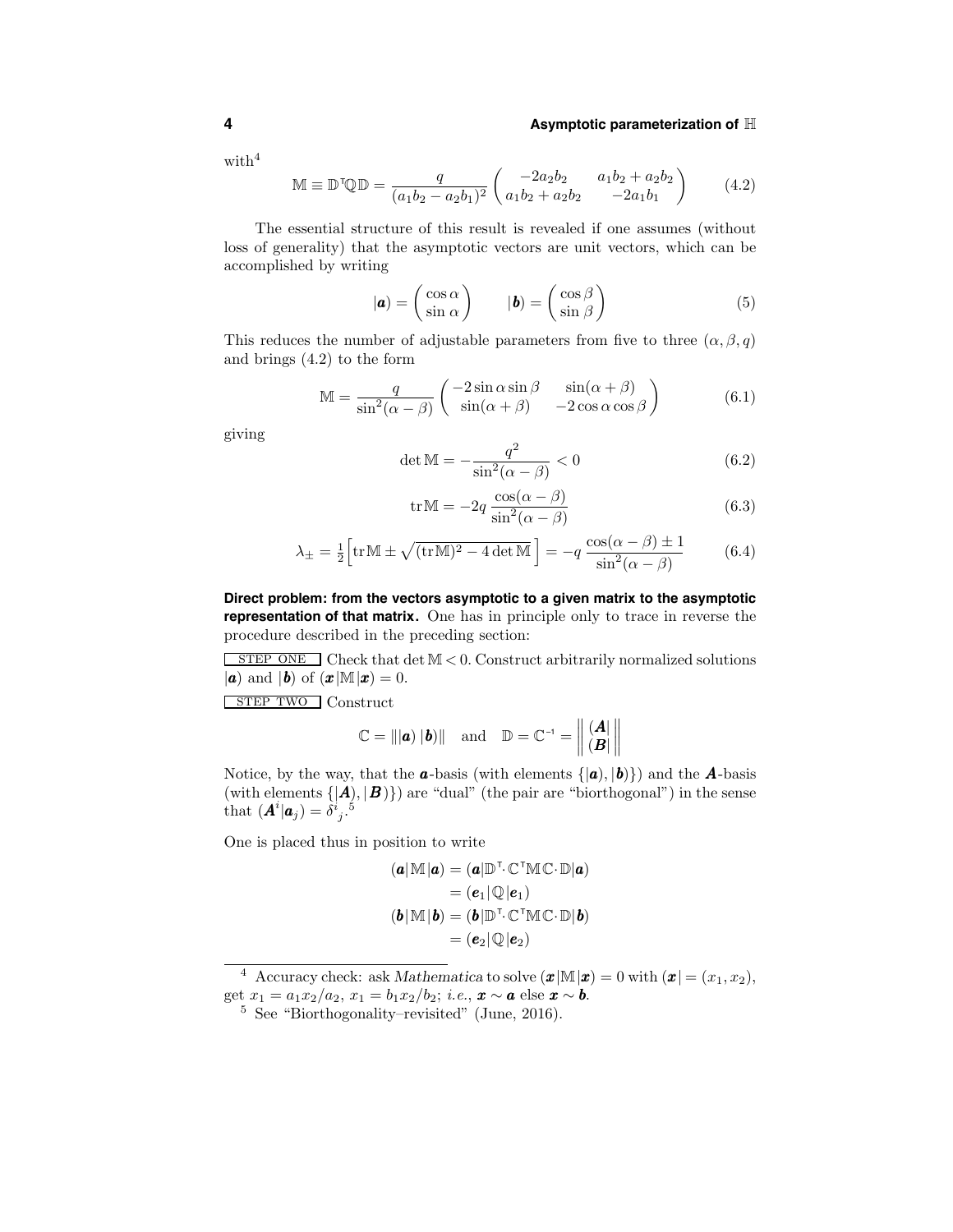# **Indirect** vs **direct approaches to the problem 5**

where Q—the asymptotic representation of M—has invariably the form

$$
\mathbb{Q} = \begin{pmatrix} 0 & q \\ q & 0 \end{pmatrix} \quad \text{with} \quad q^2 = -(\det \mathbb{C})^2 \det \mathbb{M} \tag{7}
$$
\n
$$
= -(a_1b_2 - a_2b_1)^2 \det \mathbb{M} > 0
$$

Numerical experimentation confirms the swift effectiveness of the procedure.

Again, the procedure is illuminated if one imposes the assumption (5) that the asymptotic vectors  $|\boldsymbol{a}|$  and  $|\boldsymbol{b}|$  are unit vectors. Writing

$$
\mathbb{M} = \begin{pmatrix} p & q \\ q & s \end{pmatrix}, \qquad |\pmb{x}) = \begin{pmatrix} \cos \psi \\ \sin \psi \end{pmatrix}
$$

one from  $(\boldsymbol{x}|\mathbb{M}|\boldsymbol{x}) = 0$  obtains

$$
\tan \psi = \frac{-q \pm \sqrt{q^2 - ps}}{s} \quad : \quad \text{real by } q^2 - rs = -\det \mathbb{M} > 0
$$

giving

$$
\alpha = \arctan\left[\frac{-q + \sqrt{q^2 - ps}}{s}\right]
$$

$$
\beta = \arctan\left[\frac{-q - \sqrt{q^2 - ps}}{s}\right]
$$
(8)

From

$$
\mathbb{C} = \begin{pmatrix} \cos \alpha & \cos \beta \\ \sin \alpha & \sin \beta \end{pmatrix}
$$

we obtain

$$
\mathbb{D} = \mathbb{C}^{-1} = \frac{1}{\sin(\alpha - \beta)} \begin{pmatrix} -\sin \beta & \cos \beta \\ \sin \alpha & -\cos \alpha \end{pmatrix}
$$

and

$$
\mathbb{Q} = \mathbb{C}^\mathsf{T} \mathbb{M} \mathbb{C} = \begin{pmatrix} Q_1 & q \\ q & Q_2 \end{pmatrix}
$$

with  $\!6$ 

$$
Q_1 = p\cos^2\alpha + s\sin^2\alpha + q\sin 2\alpha = 0
$$
  
\n
$$
Q_2 = p\cos^2\beta + s\sin^2\beta + q\sin 2\beta = 0
$$
  
\n
$$
q = \cos\alpha(p\cos\beta + q\sin\beta) + \sin\alpha(q\cos\beta + s\sin\beta)
$$
  
\n
$$
= -2\frac{q^2 - ps}{\sqrt{(p-s)^2 + 4q^2}} < 0
$$
\n(9.1)

We know from the symmetry of M that its eigenvalues are real, and from det  $M = \lambda_1 \lambda_2 < 0$  we know that they are of opposite signs. From (9) and

$$
\lambda_{\pm} = \frac{1}{2} \left[ (p+s) \pm \sqrt{(p-s)^2 + 4q^2} \right]
$$

 $6$  Use  $(8)$ , TrigToExp and Simplify.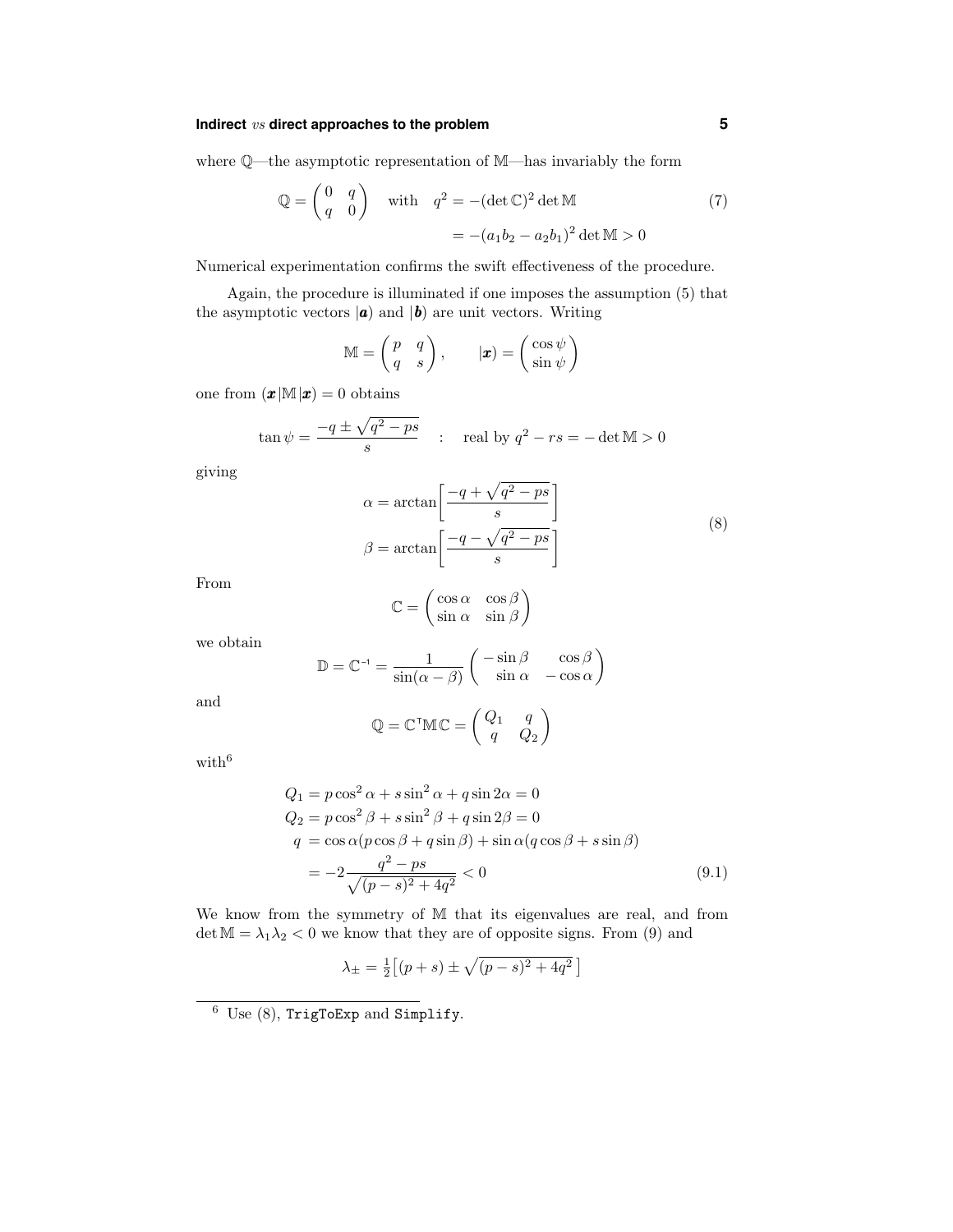We therefore have (writing  $\{\lambda_1, \lambda_2\}$  for  $\{\lambda_+, \lambda_-\}$ )

$$
q = 2 \frac{\lambda_1 \lambda_2}{\lambda_1 - \lambda_2} \tag{9.2}
$$

In normalized asymptotic coordinates (5) the metric matrix becomes

$$
\mathbb{G} = \begin{pmatrix} \mathbf{a} \cdot \mathbf{a} & \mathbf{a} \cdot \mathbf{b} \\ \mathbf{b} \cdot \mathbf{a} & \mathbf{b} \cdot \mathbf{b} \end{pmatrix} = \begin{pmatrix} 1 & \cos \omega \\ \cos \omega & 1 \end{pmatrix}
$$
(10.1)

where

$$
\omega = \boldsymbol{a} \angle \boldsymbol{b} = \alpha - \beta
$$

One has the identity

$$
\cos[\arctan x - \arctan y] = \frac{1+xy}{\sqrt{(1+x^2)(1+y^2)}}
$$

so by  $(8)$ 

$$
\cos \omega = \frac{p+s}{\sqrt{(p-s)^2 + 4q^2}} = \frac{\lambda_1 + \lambda_2}{\lambda_1 - \lambda_2}
$$
(10.2)

**Illustrative application to differential geometry: the unit pseudosphere.** We look now to the simplest instance of a hyperbolic surface—the pseudosphere, on which negative curvature is in fact *constant*:  $K = -1$  Working from the Beltrami parameterization (1868)

$$
\boldsymbol{r}(u,v) = \begin{pmatrix} \text{sech}\,u & \text{cos}\,v \\ \text{sech}\,u & \text{sin}\,v \\ u - \text{tanh}\,u \end{pmatrix} \tag{11}
$$

we find<sup>7</sup>

$$
\mathbb{M} = \|h_{ij}(u, v)\| = \begin{pmatrix} -\mathrm{sech}\,u\tanh u & 0\\ 0 & \mathrm{sech}\,u\tanh u \end{pmatrix}
$$

and from

$$
(d\mathbf{u}|\mathbb{M}|d\mathbf{u}) = 0 \quad \text{with} \quad |d\mathbf{u}) = \begin{pmatrix} du \\ dv \end{pmatrix}
$$

we have  $du^2 - dv^2 = (du + dv)(du - dv) = 0$  so are led to introduce asymptotic variables

> $x = \frac{1}{2}(u + v)$  $y = \frac{1}{2}(u - v)$  : the factors  $\frac{1}{2}$  are cosmetic conveniences

whence

$$
u = x + y
$$
  
\n
$$
v = x - y
$$
\n(12)

<sup>7</sup> See "Alternative formulations of the consistency argument that leads from pseudosphere to the sine-Gordon equation," (April, 2016), pages 3–4.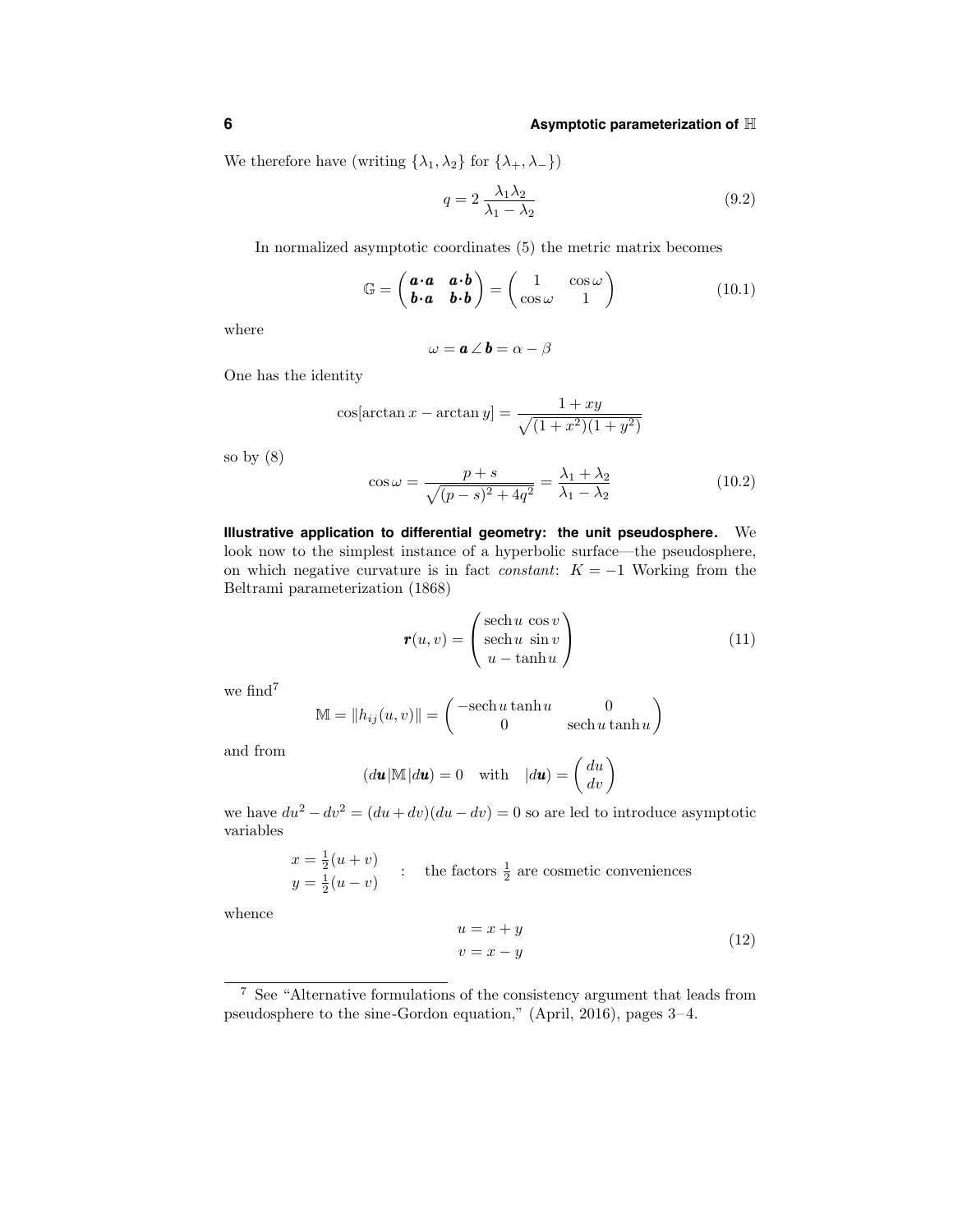## **Illustrative application to differential geometry: the unit pseudosphere 7**

In these variables (11) becomes

$$
\mathbf{r}(x,y) = \begin{pmatrix} \text{sech}(x+y)\cos(x-y) \\ \text{sech}(x+y)\sin(x-y) \\ (x+y) - \tanh(x+y) \end{pmatrix}
$$
(13)

and tedious direct calculation gives

$$
||h_{ij}(x,y)|| = \begin{pmatrix} 0 & -2\mathrm{sech}(x+y)\tanh(x+y) \\ -2\mathrm{sech}(x+y)\tanh(x+y) & 0 \end{pmatrix}
$$

We are, however, in position now to avoid such tedium: by  $(12)^8$ 

$$
\mathbb{J} = \begin{pmatrix} u_x & u_y \\ v_x & v_y \end{pmatrix} = \begin{pmatrix} 1 & 1 \\ 1 & -1 \end{pmatrix}
$$

and we recover the preceding result as an immediate instance of (1.2):

$$
||h_{ij}(x,y)|| = \mathbb{J}^{\mathsf{T}}||h_{ij}(u,y)||\mathbb{J}\Big|_{u \to u(x,y), v \to v(x,y)}
$$
(14.1)

In the linear algebraic language of page 4 we have

$$
|\boldsymbol{a}) = \begin{pmatrix} 1 \\ 1 \end{pmatrix}, \quad |\boldsymbol{b}) = \begin{pmatrix} 1 \\ -1 \end{pmatrix}, \quad \mathbb{C} = |||\boldsymbol{a}| ||\boldsymbol{b}|| = \mathbb{J}
$$

in which notation (14.1) reads

$$
\mathbb{Q} = \mathbb{C}^\top \mathbb{M} \mathbb{C} \Big|_{u \to x+y, v \to x-y} \tag{14.2}
$$

Computational efficiency, as demonstrated above, is, however, secondary fruit of the preceding discussion; my primary objective has been to establish that the asymptotic representations of negative-definite symmetric matrices M have invariably the distinctive structure of Q (symmetric, with zeros on the diagonal); in the language of differential geometry

$$
\mathbb{H}(u, v) \longrightarrow \mathop{\text{asymptotic reparameterization}} \mathbb{H}(x, y) = \begin{pmatrix} 0 & f \\ f & 0 \end{pmatrix}
$$

Working from (11), one has the metric matrix

$$
\mathbb{G}(u,v) = \|g_{ij}(u,v)\| = \begin{pmatrix} \boldsymbol{r}_u \boldsymbol{\cdot} \boldsymbol{r}_u & \boldsymbol{r}_u \boldsymbol{\cdot} \boldsymbol{r}_v \\ \boldsymbol{r}_v \boldsymbol{\cdot} \boldsymbol{r}_u & \boldsymbol{r}_v \boldsymbol{\cdot} \boldsymbol{r}_v \end{pmatrix} = \begin{pmatrix} \tanh^2 u & 0 \\ 0 & \operatorname{sech}^2 u \end{pmatrix}
$$

<sup>&</sup>lt;sup>8</sup> Notice that J, though not rotational, satisfies  $J^{\top}J = 2I$ , so is proportional to a rotation matrix. Rescaled asymptotic parameters remain asymptotic. Suitable rescaling would in the present instance send  $\mathbb{J} \to \tilde{\mathbb{J}} = \frac{1}{\sqrt{2}} \mathbb{J}$ , which is rotational, so would preserve not only symmetry but also trace, determinant and spectrum.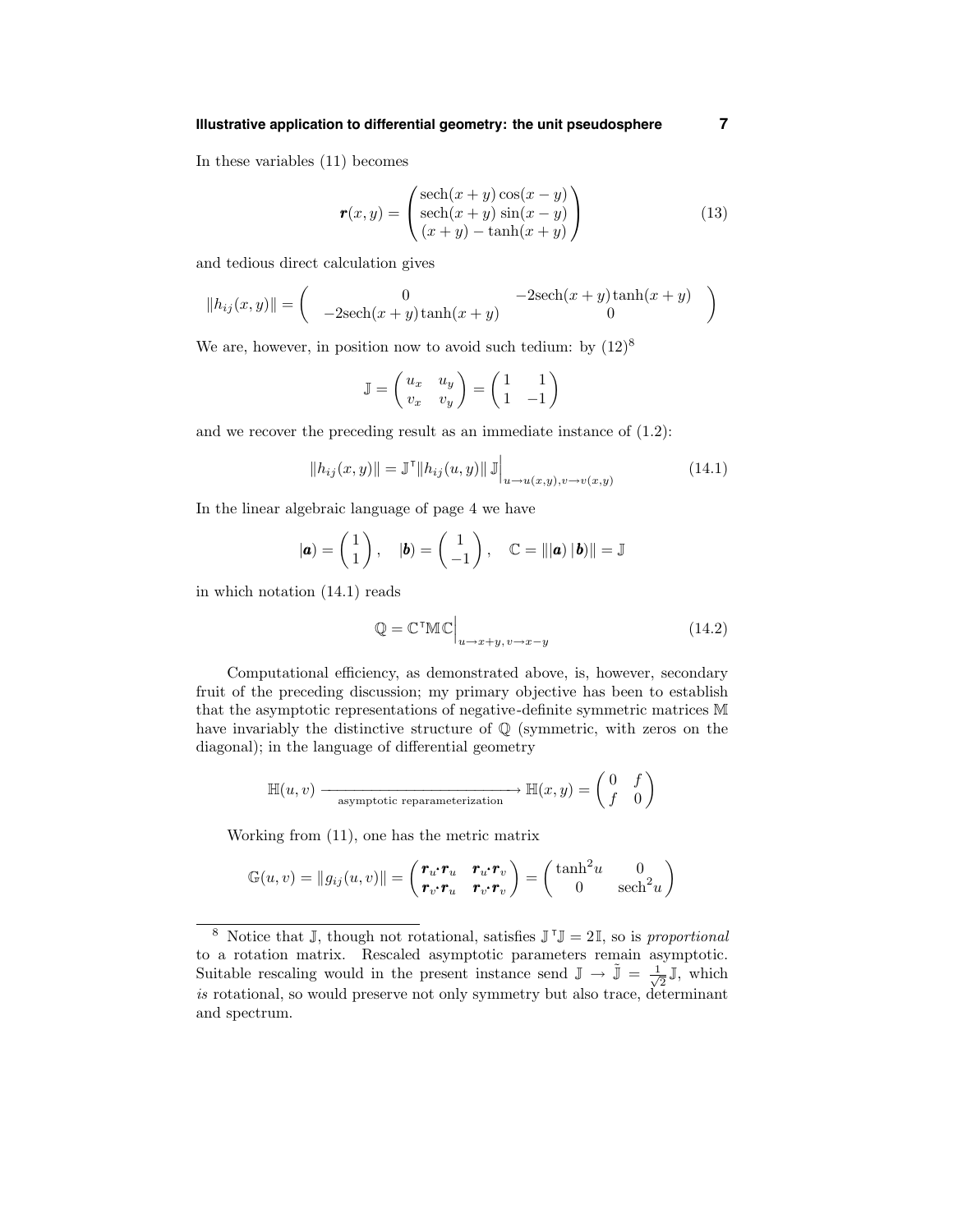### **8 Asymptotic parameterization of** H

which in asymptotic parameters (work from (13) or—more efficiently—use (1.1)) becomes (compare (10))

$$
\mathbb{G}(x,y) = \|g_{ij}(x,y)\| = \begin{pmatrix} 1 & \cos \omega \\ \cos \omega & 1 \end{pmatrix}
$$

with

$$
\omega(x, y) = \arccos\left[\tanh^2(x + y) - \mathrm{sech}^2(x + y)\right]
$$

$$
= \arccos\left[1 - 2\mathrm{sech}^2(x + y)\right]
$$

$$
= \arccos\left[1 - \frac{4}{1 + \cosh(2x + 2y)}\right]
$$

This unpromising result acquired historic significance from the circumstance that, as we are informed by Mathematica and as Edmond Bour was the first to notice (1862), we have on one hand

$$
\omega_{xy}(x,y) = 2\operatorname{sech}(x+y)\tanh(x+y)
$$

and on the other hand

$$
\sin \omega = 2 \operatorname{sech}(x + y) \tanh(x + y)
$$

Thus did the SINE-GORDON EQUATION

$$
\partial_x \partial_y \omega = \sin \omega
$$

enter the literature of mathematics, fully half a century before it became central to the physical theory of solitons, the phenomenological basis of which can be traced to an event observed and remarked upon (1834) by John Scott Russell nearly thirty years before Bour' mathematical remark.

Pseudospheric surfaces exist in infinite variety. In a previous essay<sup>9</sup> I provide brief discussion of a class of surfaces attributed to Alfred Enneper (1830–1885):

$$
\mathbf{r} = \begin{pmatrix} 0 \\ 0 \\ u \end{pmatrix} + \frac{2d}{c} \frac{\sin(dv)\cosh(cu)}{d^2 \cosh^2(cu) + c^2 \sin^2(dv)} \begin{pmatrix} \sin v \\ -\cos v \\ 0 \end{pmatrix}
$$

$$
+ \frac{2d^2}{c} \frac{\cosh(cu)}{d^2 \cosh^2(cu) + c^2 \sin^2(dv)} \begin{pmatrix} \cos v \cos(dv) \\ \sin v \cos(dv) \\ -\sinh(cu) \end{pmatrix}
$$

where  $c = \sqrt{1 - d^2}$  and d is any proper fraction contained within the unit interval:  $0 < d \equiv p/q < 1$ . There I report calculations (details too intricate to transcribe, so allowed to remain in Mathematica's memory) that establish

$$
\mathbb{G}(u, v; d) = ||g_{ij}(u, v; d)|| = \begin{pmatrix} E & 0 \\ 0 & G \end{pmatrix}
$$
: positive definite  

$$
\mathbb{H}(u, v; d) = ||h_{ij}(u, v; d)|| = \begin{pmatrix} e & 0 \\ 0 & g \end{pmatrix}
$$
: negative definite, traceless

 $9$  "Origin of the sine-Gordon equation," (April, 2016).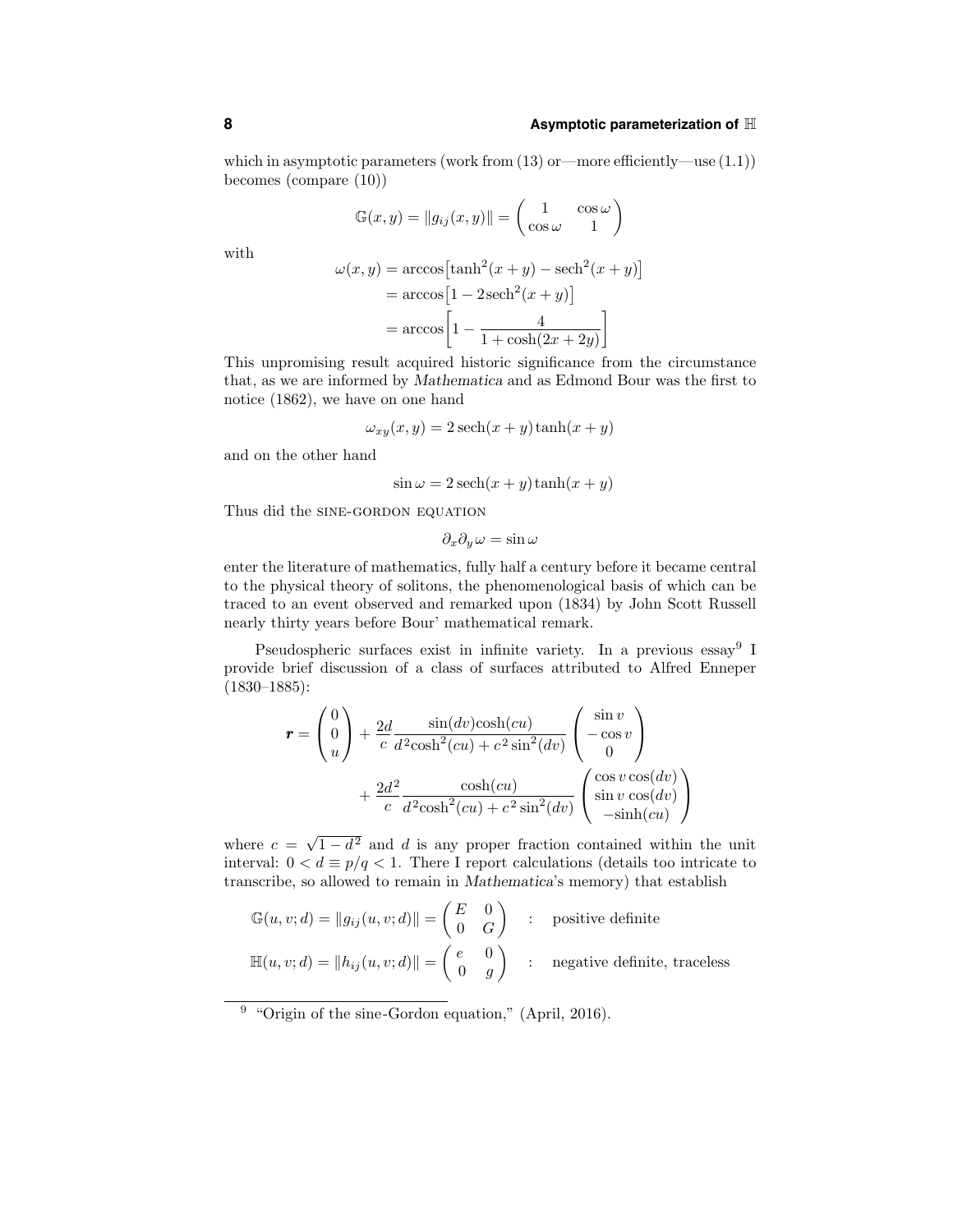and, moreover, that in every instance

$$
K = \frac{\det \mathbb{H}(u, v; d)}{\det \mathbb{G}(u, v; d)} = -1
$$

The Enneper surfaces comprise, therefore, an infinite set of pseudospheres (one for every d). One expects the simplicity of  $\mathbb{H}(u, v; d)$  to make it relatively easy to develop the details of the transformation  $\{u, v\} \rightarrow \{x, y\}$  to asymptotic coordinates, therefore to construct J, therefore—by the methods illustrated above—to produce  $\mathbb{G}(x, y; d)$  and  $\mathbb{H}(x, y; d)$  without heavy ab initio calculation. Graphic representations of Enneper surfaces are, by the way, marvelously intricate, glorious to behold. Such surfaces are of interest to Rogers & Schief<sup>10</sup> because they give rise to stationary multi-soliton "breather" solutions of the sine-Gordon equation.

**Remark concerning the origin of this essay.** Given the arbitrarily parameterized description  $r(u, v)$  of a surface  $\Sigma$ , the 2<sup>nd</sup> Fundamental Form leads to a matrix

$$
\mathbb{H}(u,v) = \begin{pmatrix} e(u,v) & f(u,v) \\ f(u,v) & g(u,v) \end{pmatrix}
$$

The sign of det  $\mathbb{H}(u, v)$  determines whether the Gaussian curvature is positive or negative at the point  $\{u, v\}$ . At points of negative curvature real-valued self-conjugate tangent vectors (solutions of  $(\mathbf{x}|\mathbb{H}|\mathbf{x}) = 0$ ) exist, and occur in pairs. Asymptotic parameterizations  $r(x, y)$  of hyperbolic surfaces are defined by the condition that the tangent vectors  $\{r_x(x, y), r_y(x, y)\}\)$  are self-conjugate (or "asymptotic") at all points  $\{x, y\}$ , and serve to inscribe asymptotic curves  $\{\mathcal{C}_x, \mathcal{C}_y\}$  on  $\Sigma$ .

Rogers and Schief<sup>11</sup> begin their discussion of Tzitzeica surfaces with the unsupported remark that "in such cases [meaning what?]

$$
\mathbb{H}(x,y) \text{ takes the form } \begin{pmatrix} 0 & f(x,y) \\ f(x,y) & 0 \end{pmatrix},
$$

My problem has been to understand the significance of that remark. Does it pertain to a specific class of cases—if so, which?—or does it refer (as was my hunch, and as emerged) to a general property of the asymptotic parameterizations? Noting that  ${r_u(u, v), r_v(u, v)}$  and  ${r_x(x, y), r_u(x, y)}$ provide bases on the tangent plane that are typically non-orthogonal, I look in a preparatory  $\operatorname{essay}^5$  to the use of non-orthogonal bases to construct matrix representations of linear operators and to the relationship between such representations, first in  $\mathcal{V}_n$ , then in  $\mathcal{V}_2$  (the case of interest). That discussion did expose an interesting "generalized spectral decomposition theorem," but proved

 $10$  Bäcklund and Darboux Transformations: Geometry & Modern Applications in Soliton Theory (2002), §1.4.4, pages 38–41.

 $11$  *Ibid.*, page 89.